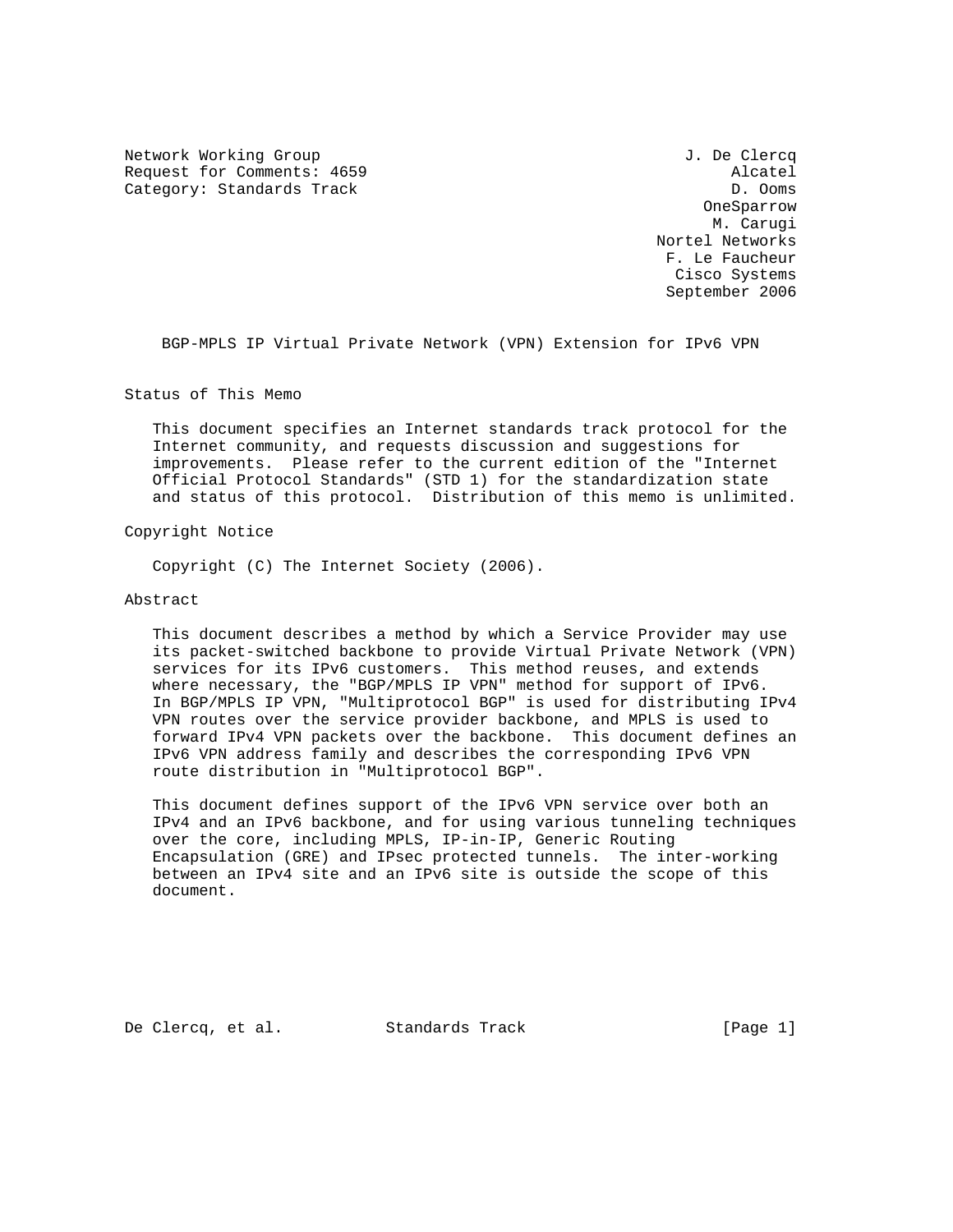## Table of Contents

|                | 3.1. Route Distribution Among PEs by BGP 5       |  |
|----------------|--------------------------------------------------|--|
|                |                                                  |  |
|                |                                                  |  |
|                | 3.2.1.1. BGP Speaker Requesting IPv6 Transport 7 |  |
|                | 3.2.1.2. BGP Speaker Requesting IPv4 Transport 8 |  |
|                |                                                  |  |
|                |                                                  |  |
|                |                                                  |  |
| 5 <sub>1</sub> |                                                  |  |
| რ —            |                                                  |  |
|                |                                                  |  |
| 8 <sub>1</sub> |                                                  |  |
|                |                                                  |  |
|                |                                                  |  |
|                |                                                  |  |
|                |                                                  |  |
|                |                                                  |  |
|                |                                                  |  |
| 15             |                                                  |  |
|                |                                                  |  |
|                |                                                  |  |
|                |                                                  |  |
|                |                                                  |  |

#### 1. Introduction

 This document describes a method by which a Service Provider may use its packet-switched backbone to provide Virtual Private Network services for its IPv6 customers.

 This method reuses, and extends where necessary, the "BGP/MPLS IP VPN" method [BGP/MPLS-VPN] for support of IPv6. In particular, this method uses the same "peer model" as [BGP/MPLS-VPN], in which the customers' edge routers ("CE routers") send their IPv6 routes to the Service Provider's edge routers ("PE routers"). BGP ("Border Gateway Protocol", [BGP, BGP-MP]) is then used by the Service Provider to exchange the routes of a particular IPv6 VPN among the PE routers that are attached to that IPv6 VPN. Eventually, the PE routers distribute, to the CE routers in a particular VPN, the IPv6 routes from other CE routers in that VPN. As with IPv4 VPNs, a key characteristic of this "peer model" is that the (IPv6) CE routers within an (IPv6) VPN do not peer with each other; there is no "overlay" visible to the (IPv6) VPN's routing algorithm.

De Clercq, et al. Standards Track [Page 2]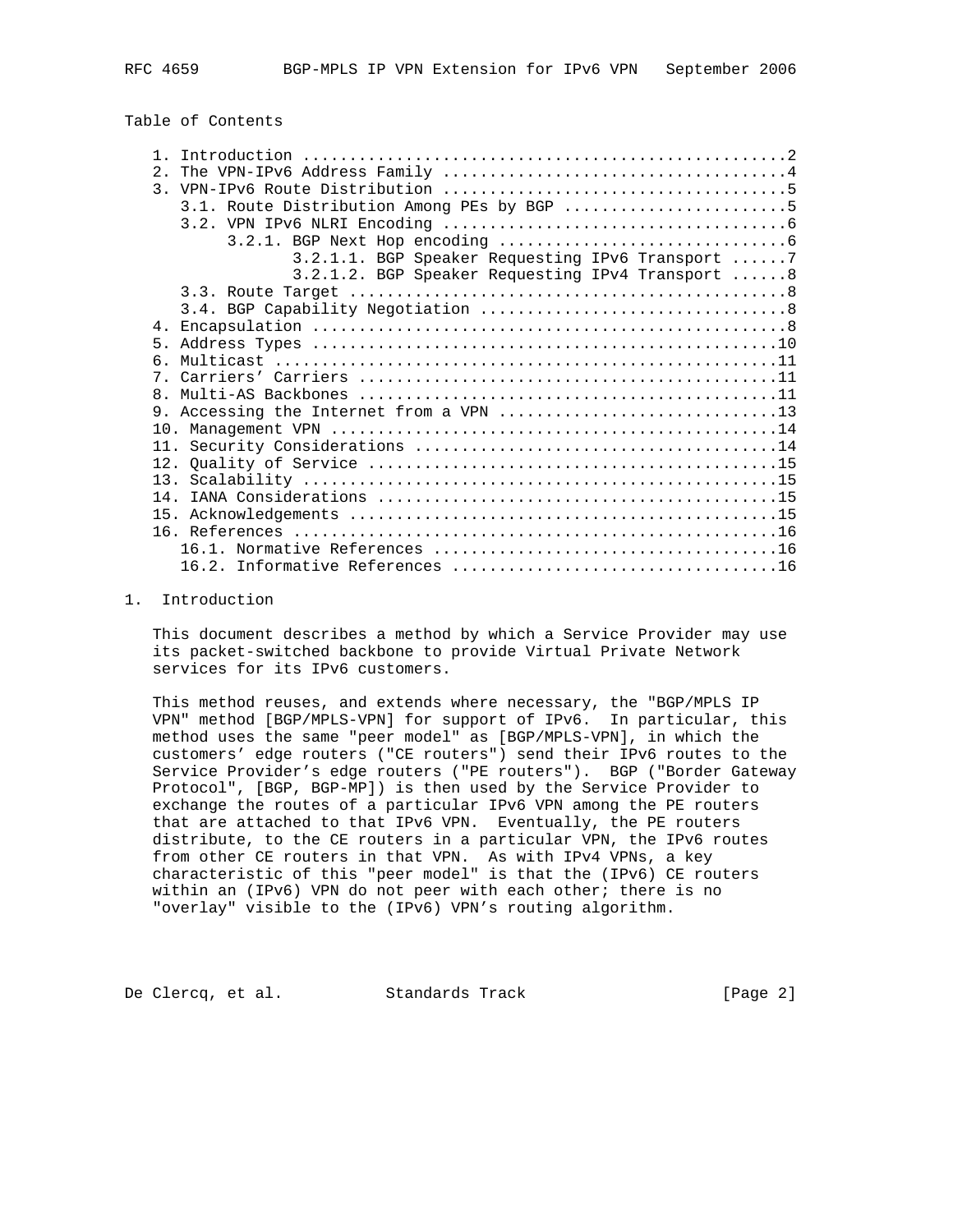This document adopts the definitions, acronyms, and mechanisms described in [BGP/MPLS-VPN]. Unless it is stated otherwise, the mechanisms of [BGP/MPLS-VPN] apply and will not be re-described here.

 A VPN is said to be an IPv6 VPN when each site of this VPN is IPv6 capable and is natively connected over an IPv6 interface or sub interface to the Service Provider (SP) backbone via a Provider Edge device (PE).

 A site may be both IPv4 capable and IPv6 capable. The logical interface on which packets arrive at the PE may determine the IP version. Alternatively, the same logical interface may be used for both IPv4 and IPv6, in which case a per-packet lookup at the Version field of the IP packet header determines the IP version.

 This document only concerns itself with handling of IPv6 communication between IPv6 hosts located on IPv6-capable sites. Handling of IPv4 communication between IPv4 hosts located on IPv4 capable sites is outside the scope of this document and is covered in [BGP/MPLS-VPN]. Communication between an IPv4 host located in an IPv4- capable site and an IPv6 host located in an IPv6-capable site is outside the scope of this document.

 In a similar manner to how IPv4 VPN routes are distributed in [BGP/MPLS-VPN], BGP and its extensions are used to distribute routes from an IPv6 VPN site to all the other PE routers connected to a site of the same IPv6 VPN. PEs use "VPN Routing and Forwarding tables" (VRFs) to maintain the reachability information and forwarding information of each IPv6 VPN separately.

 As is done for IPv4 VPNs [BGP/MPLS-VPN], we allow each IPv6 VPN to have its own IPv6 address space, which means that a given address may denote different systems in different VPNs. This is achieved via a new address family, the VPN-IPv6 Address Family, in a fashion similar to that of the VPN-IPv4 address family, defined in [BGP/MPLS-VPN], which prepends a Route Distinguisher to the IP address.

 In addition to its operation over MPLS Label Switched Paths (LSPs), the IPv4 BGP/MPLS VPN solution has been extended to allow operation over other tunneling techniques, including GRE tunnels, IP-in-IP tunnels [2547-GRE/IP], L2TPv3 tunnels [MPLS-in-L2TPv3], and IPsec protected tunnels [2547-IPsec]. In a similar manner, this document allows support of an IPv6 VPN service over MPLS LSPs, as well as over other tunneling techniques.

 This document allows support for an IPv6 VPN service over an IPv4 backbone, as well as over an IPv6 backbone. The IPv6 VPN service supported is identical in both cases.

De Clercq, et al. Standards Track [Page 3]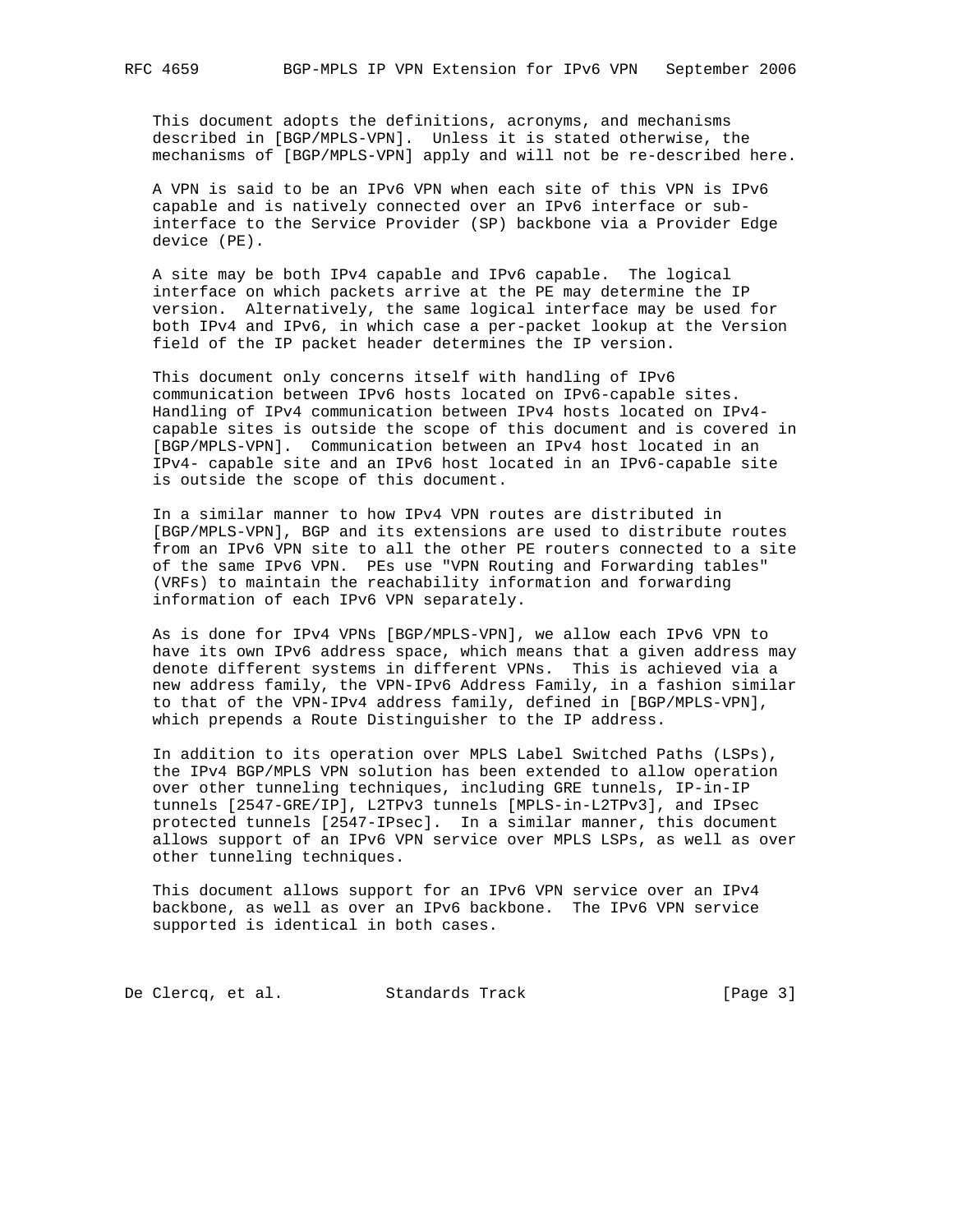The IPv6 VPN solution defined in this document offers the following benefits:

- o From both the Service Provider perspective and the customer perspective, the VPN service that can be supported for IPv6 sites is identical to the one that can be supported for IPv4 sites.
- o From the Service Provider perspective, operations of the IPv6 VPN service require the exact same skills, procedures, and mechanisms as those for the IPv4 VPN service.
- o Where both IPv4 VPNs and IPv6 VPN services are supported over an IPv4 core, the same single set of MP-BGP peering relationships and the same single PE-PE tunnel mesh MAY be used for both.
- o The IPv6 VPN service is independent of whether the core runs IPv4 or IPv6. This is so that the IPv6 VPN service supported before and after a migration of the core from IPv4 to IPv6 is undistinguishable to the VPN customer.

 Note that supporting IPv4 VPN services over an IPv6 core is not covered by this document.

2. The VPN-IPv6 Address Family

 The BGP Multiprotocol Extensions [BGP-MP] allow BGP to carry routes from multiple "address families". We introduce the notion of the "VPN-IPv6 address family", which is similar to the VPN-IPv4 address family introduced in [BGP/MPLS-VPN].

 A VPN-IPv6 address is a 24-octet quantity, beginning with an 8-octet "Route Distinguisher" (RD) and ending with a 16-octet IPv6 address.

 The purpose of the RD is solely to allow one to create distinct routes to a common IPv6 address prefix, which is similar to the purpose of the RD defined in [BGP/MPLS-VPN]. In the same way as it is possible per [BGP/MPLS-VPN], the RD can be used to create multiple different routes to the very same system. This can be achieved by creating two different VPN-IPv6 routes that have the same IPv6 part but different RDs. This allows the provider's BGP to install multiple different routes to the same system and allows policy to be used to decide which packets use which route.

De Clercq, et al. Standards Track [Page 4]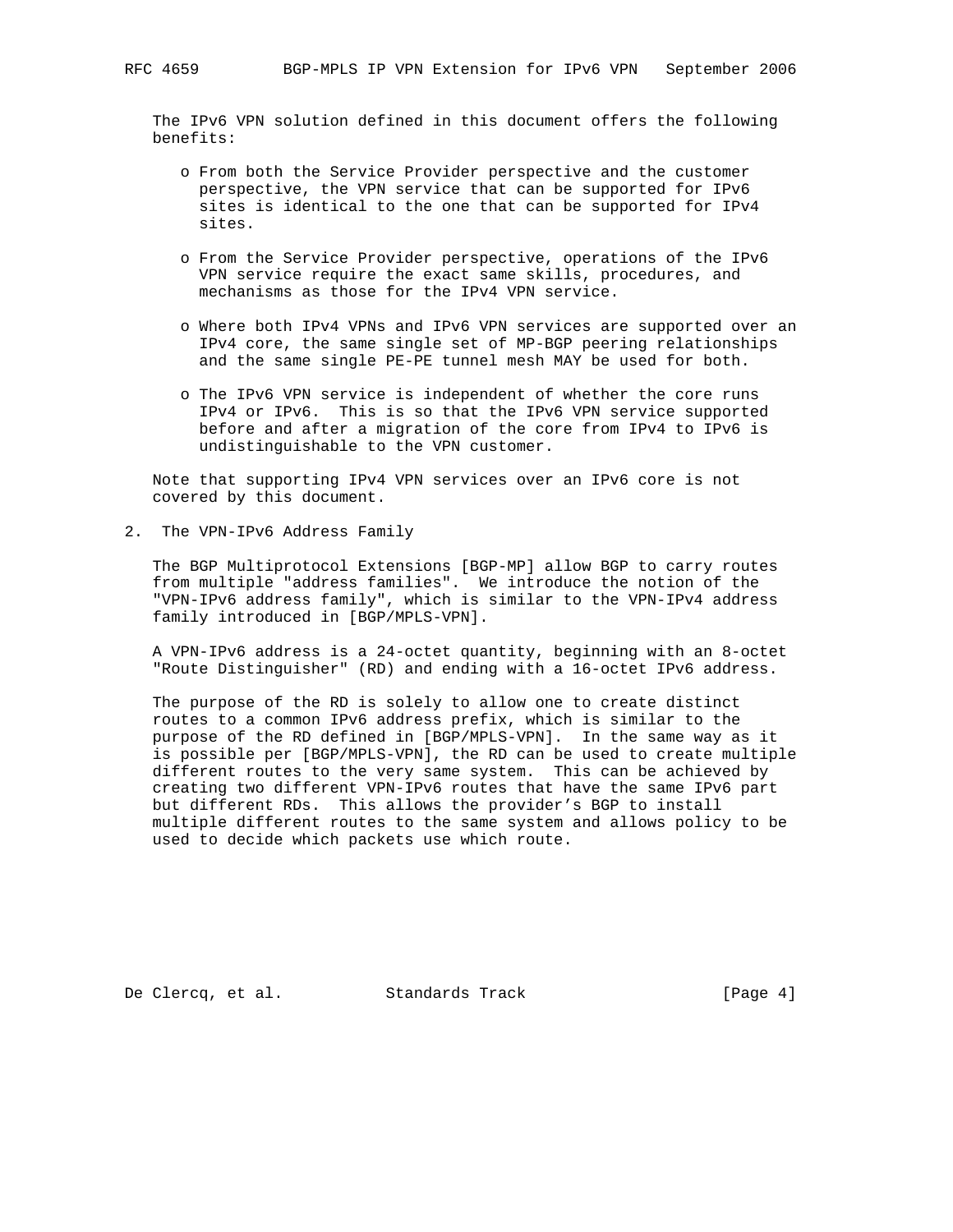Also, if two VPNs were to use the same IPv6 address prefix (effectively denoting different physical systems), the PEs would translate these into unique VPN-IPv6 address prefixes using different RDs. This ensures that if the same address is ever used in two different VPNs, it is possible to install two completely different routes to that address, one for each VPN.

 Since VPN-IPv6 addresses and IPv6 addresses belong to different address families, BGP never treats them as comparable addresses.

 A VRF may have multiple equal-cost VPN-IPv6 routes for a single IPv6 address prefix. When a packet's destination address is matched in a VRF against a VPN-IPv6 route, only the IPv6 part is actually matched.

 The Route Distinguisher format and encoding is as specified in [BGP/MPLS-VPN].

 When a site is IPv4 capable and IPv6 capable, the same RD MAY be used for the advertisement of IPv6 addresses and IPv4 addresses. Alternatively, a different RD MAY be used for the advertisement of the IPv4 addresses and of the IPv6 addresses. Note, however, that in the scope of this specification, IPv4 addresses and IPv6 addresses will always be handled in separate contexts, and that no IPv4-IPv6 interworking issues and techniques will be discussed.

- 3. VPN-IPv6 Route Distribution
- 3.1. Route Distribution Among PEs by BGP

 As described in [BGP/MPLS-VPN], if two sites of a VPN attach to PEs that are in the same Autonomous System, the PEs can distribute VPN routes to each other by means of an (IPv4) internal Border Gateway Protocol (iBGP) connection between them. Alternatively, each PE can have iBGP connections to route reflectors. Similarly, for IPv6 VPN route distribution, PEs can use iBGP connections between them or use iBGP connections to route reflectors. For IPv6 VPN, the iBGP connections MAY be over IPv4 or over IPv6.

 The PE routers exchange, via MP-BGP [BGP-MP], reachability information for the IPv6 prefixes in the IPv6 VPNs and thereby announce themselves as the BGP Next Hop.

 The rules for encoding the reachability information and the BGP Next Hop address are specified in the following sections.

De Clercq, et al. Standards Track [Page 5]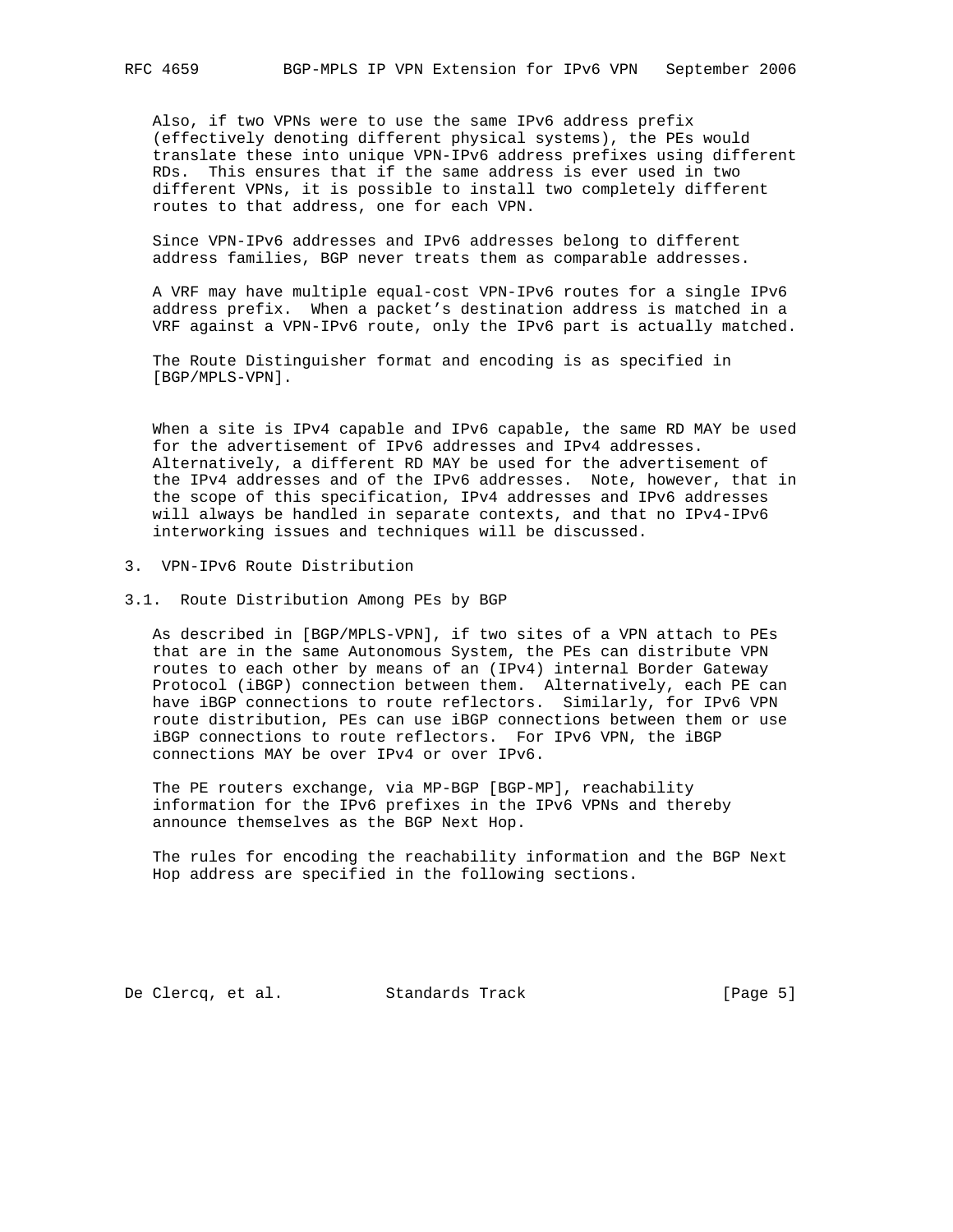### 3.2. VPN IPv6 NLRI Encoding

 When distributing IPv6 VPN routes, the advertising PE router MUST assign and distribute MPLS labels with the IPv6 VPN routes. Essentially, PE routers do not distribute IPv6 VPN routes, but Labeled IPv6 VPN routes [MPLS-BGP]. When the advertising PE then receives a packet that has this particular advertised label, the PE will pop this label from the MPLS stack and process the packet appropriately (i.e., forward it directly according to the label or perform a lookup in the corresponding IPv6-VPN context).

 The BGP Multiprotocol Extensions [BGP-MP] are used to advertise the IPv6 VPN routes in the MP\_REACH Network Layer Reachability Information (NLRI). The Address Family Identifier (AFI) and Subsequent Address Family Identifier (SAFI) fields MUST be set as follows:

- AFI: 2; for IPv6

- SAFI: 128; for MPLS labeled VPN-IPv6

 The NLRI field itself is encoded as specified in [MPLS-BGP]. In the context of this extension, the prefix belongs to the VPN-IPv6 Address Family and thus consists of an 8-octet Route Distinguisher followed by an IPv6 prefix as specified in Section 2, above.

### 3.2.1. BGP Next Hop encoding

 The encoding of the BGP Next Hop depends on whether the policy of the BGP speaker is to request that IPv6 VPN traffic be transported to that BGP Next Hop using IPv6 tunneling ("BGP speaker requesting IPv6 transport") or using IPv4 tunneling ("BGP speaker requesting IPv4 transport").

 Definition of this policy (to request transport over IPv4 tunneling or IPv6 tunneling) is the responsibility of the network operator and is beyond the scope of this document. Note that it is possible for that policy to request transport over IPv4 (resp. IPv6) tunneling while the BGP speakers exchange IPv6 VPN reachability information over IPv6 (resp. IPv4). However, in that case, a number of operational implications are worth considering. In particular, an undetected fault affecting the IPv4 (resp. IPv6) tunneling data path and not affecting the IPv6 (resp. IPv4) data path could remain undetected by BGP, which in turn may result in black-holing of traffic.

 Control of this policy is beyond the scope of this document and may be based on user configuration.

De Clercq, et al. Standards Track [Page 6]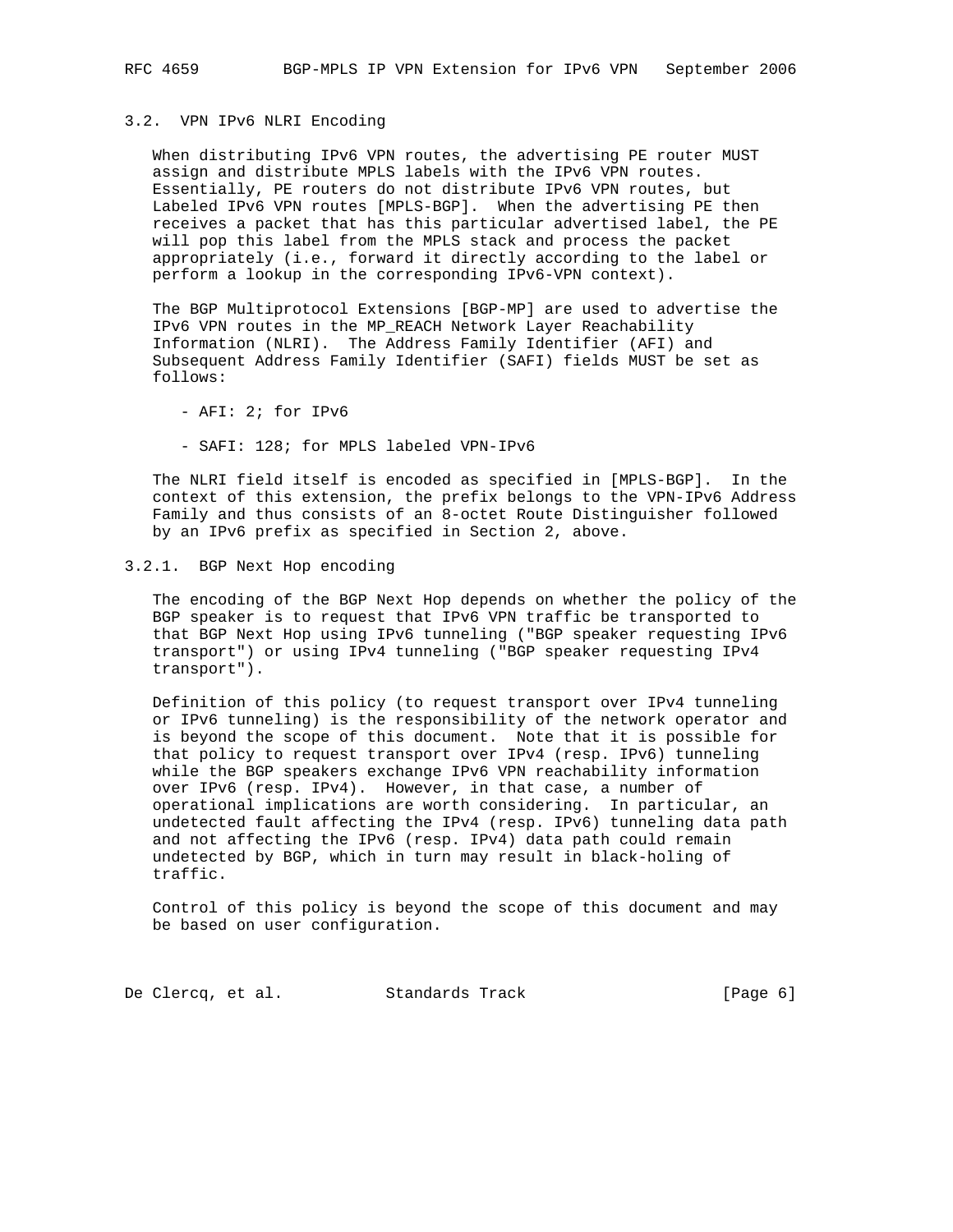3.2.1.1. BGP Speaker Requesting IPv6 Transport

 When the IPv6 VPN traffic is to be transported to the BGP speaker using IPv6 tunneling (e.g., IPv6 MPLS LSPs, IPsec-protected IPv6 tunnels), the BGP speaker SHALL advertise a Next Hop Network Address field containing a VPN-IPv6 address

- whose 8-octet RD is set to zero, and
- whose 16-octet IPv6 address is set to the global IPv6 address of the advertising BGP speaker.

This is potentially followed by another VPN-IPv6 address

- whose 8-octet RD is set to zero, and
- whose 16-octet IPv6 address is set to the link-local IPv6 address of the advertising BGP speaker.

 The value of the Length of the Next Hop Network Address field in the MP\_REACH\_NLRI attribute shall be set to 24 when only a global address is present, and to 48 if a link-local address is also included in the Next Hop field.

 If the BGP speakers peer using only their link-local IPv6 address (for example, in the case where an IPv6 CE peers with an IPv6 PE, where the CE does not have any IPv6 global address, and where eBGP peering is achieved over the link-local addresses), the "unspecified address" ([V6ADDR]) is used by the advertising BGP speaker to indicate the absence of the global IPv6 address in the Next Hop Network Address field.

 The link-local address shall be included in the Next Hop field if and only if the advertising BGP speaker shares a common subnet with the peer the route is being advertised to [BGP-IPv6].

 In all other cases, a BGP speaker shall advertise to its peer in the Next Hop Network Address field only the global IPv6 address of the next hop.

 As a consequence, a BGP speaker that advertises a route to an internal peer may modify the Network Address of Next Hop field by removing the link-local IPv6 address of the next hop.

 An example scenario where both the global IPv6 address and the link local IPv6 address shall be included in the BGP Next Hop address field is that where the IPv6 VPN service is supported over a multi- Autonomous System (AS) backbone with redistribution of labeled VPN-

De Clercq, et al. Standards Track [Page 7]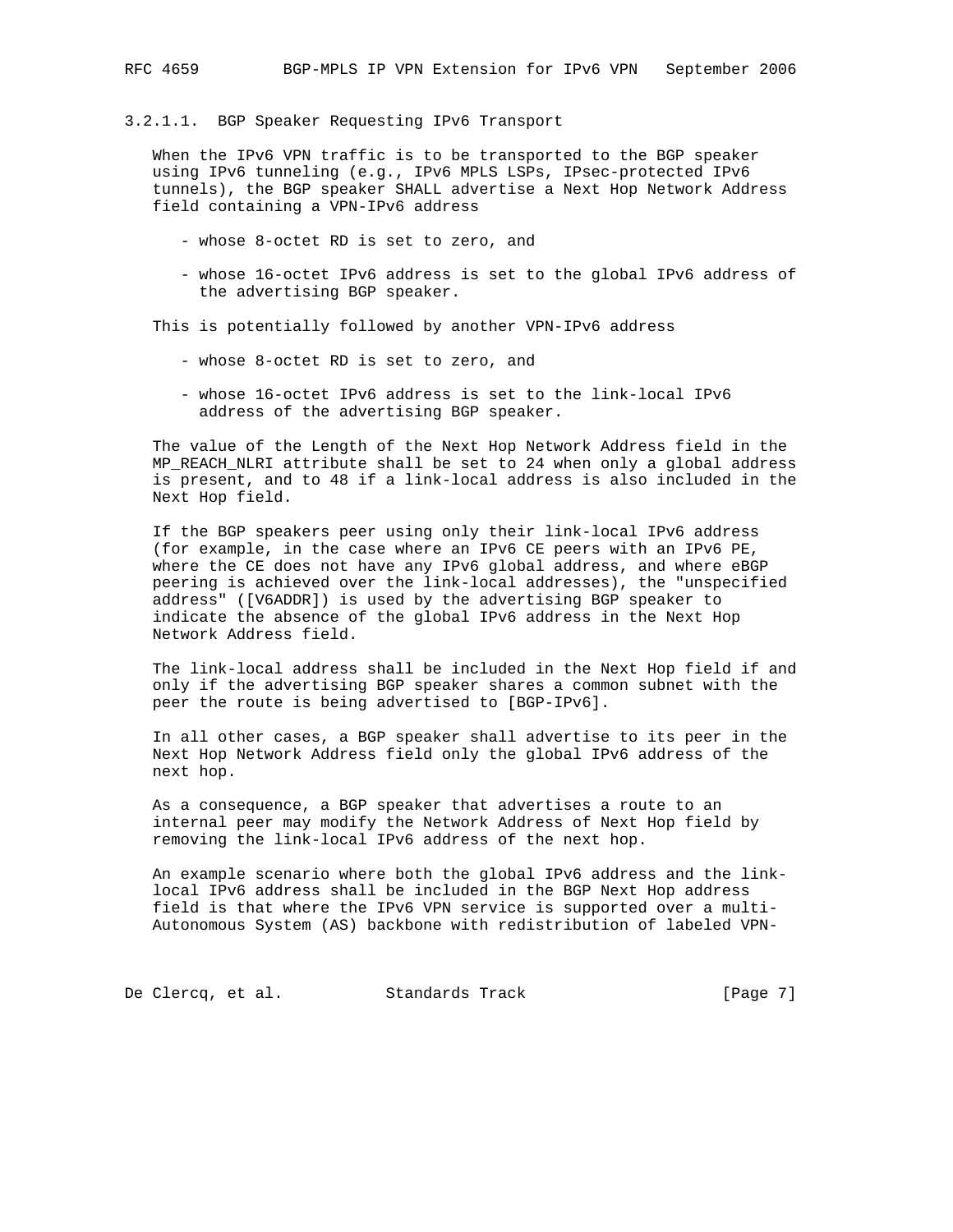IPv6 routes between Autonomous System Border Routers (ASBR) of different ASes sharing a common IPv6 subnet: in that case, both the global IPv6 address and the link-local IPv6 address shall be advertised by the ASBRs.

3.2.1.2. BGP Speaker Requesting IPv4 Transport

 When the IPv6 VPN traffic is to be transported to the BGP speaker using IPv4 tunneling (e.g., IPv4 MPLS LSPs, IPsec-protected IPv4 tunnels), the BGP speaker SHALL advertise to its peer a Next Hop Network Address field containing a VPN-IPv6 address:

- whose 8-octet RD is set to zero, and
- whose 16-octet IPv6 address is encoded as an IPv4-mapped IPv6 address [V6ADDR] containing the IPv4 address of the advertising BGP speaker. This IPv4 address must be routable by the other BGP Speaker.
- 3.3. Route Target

 The use of route target is specified in [BGP/MPLS-VPN] and applies to IPv6 VPNs. Encoding of the extended community attribute is defined in [BGP-EXTCOM].

3.4. BGP Capability Negotiation

 In order for two PEs to exchange labeled IPv6 VPN NLRIs, they MUST use BGP Capabilities Negotiation to ensure that they both are capable of properly processing such NLRIs. This is done as specified in [BGP-MP] and [BGP-CAP], by using capability code 1 (multiprotocol BGP), with AFI and SAFI values as specified above, in Section 3.2.

4. Encapsulation

 The ingress PE Router MUST tunnel IPv6 VPN data over the backbone towards the Egress PE router identified as the BGP Next Hop for the corresponding destination IPv6 VPN prefix.

De Clercq, et al. Standards Track [Page 8]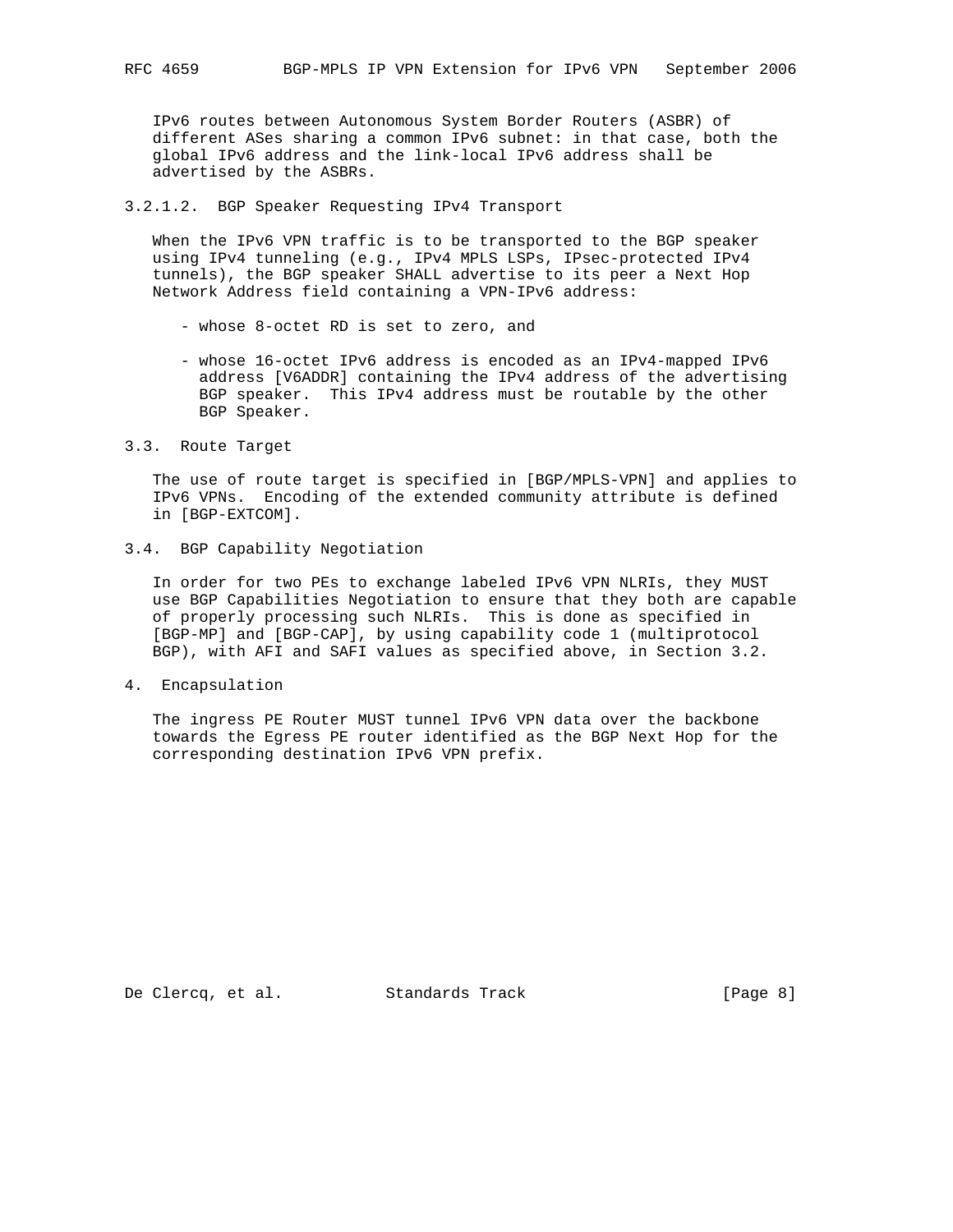When the 16-octet IPv6 address contained in the BGP Next Hop field is encoded as an IPv4-mapped IPv6 address (see Section 3.2.1.2), the ingress PE MUST use IPv4 tunneling unless explicitly configured to do otherwise. The ingress PE MAY optionally allow, through explicit configuration, the use of IPv6 tunneling when the 16-octet IPv6 address contained in the BGP Next Hop field is encoded as an IPv4 mapped IPv6 address. This would allow support of particular deployment environments where IPv6 tunneling is desired but where IPv4-mapped IPv6 addresses happen to be used for IPv6 reachability of the PEs instead of Global IPv6 addresses.

 When the 16-octet IPv6 address contained in the BGP Next Hop field is not encoded as an IPv4-mapped address (see Section 3.2.1.1), the ingress PE MUST use IPv6 tunneling.

 When a PE receives a packet from an attached CE, it looks up the packet's IPv6 destination address in the VRF corresponding to that CE. This enables it to find a VPN-IPv6 route. The VPN-IPv6 route will have an associated MPLS label and an associated BGP Next Hop. First, this MPLS label is pushed on the packet as the bottom label. Then, this labeled packet is encapsulated into the tunnel for transport to the egress PE identified by the BGP Next Hop. Details of this encapsulation depend on the actual tunneling technique, as follows:

 As with MPLS/BGP for IPv4 VPNs [2547-GRE/IP], when tunneling is done using IPv4 tunnels or IPv6 tunnels (resp. IPv4 GRE tunnels or IPv6 GRE tunnels), encapsulation of the labeled IPv6 VPN packet results in an MPLS-in-IP (resp. MPLS-in-GRE) encapsulated packet as specified in [MPLS-in-IP/GRE]. When tunneling is done using L2TPv3, encapsulation of the labeled IPv6 VPN packet results in an MPLS-in-L2TPv3 encapsulated packet, as specified in [MPLS-in-L2TPv3].

 As with MPLS/BGP for IPv4 VPNs, when tunneling is done using an IPsec secured tunnel [2547-IPsec], encapsulation of the labeled IPv6 VPN packet results in an MPLS-in-IP- or MPLS-in-GRE-encapsulated packet [MPLS-in-IP/GRE]. The IPsec Transport Mode is used to secure this IPv4 or GRE tunnel from ingress PE to egress PE.

 When tunneling is done using IPv4 tunnels (whether IPsec secured or not), the Ingress PE Router MUST use the IPv4 address that is encoded in the IPv4-mapped IPv6 address field of the BGP next hop field as the destination address of the prepended IPv4 tunneling header. It uses one of its IPv4 addresses as the source address of the prepended IPv4 tunneling header.

De Clercq, et al. Standards Track [Page 9]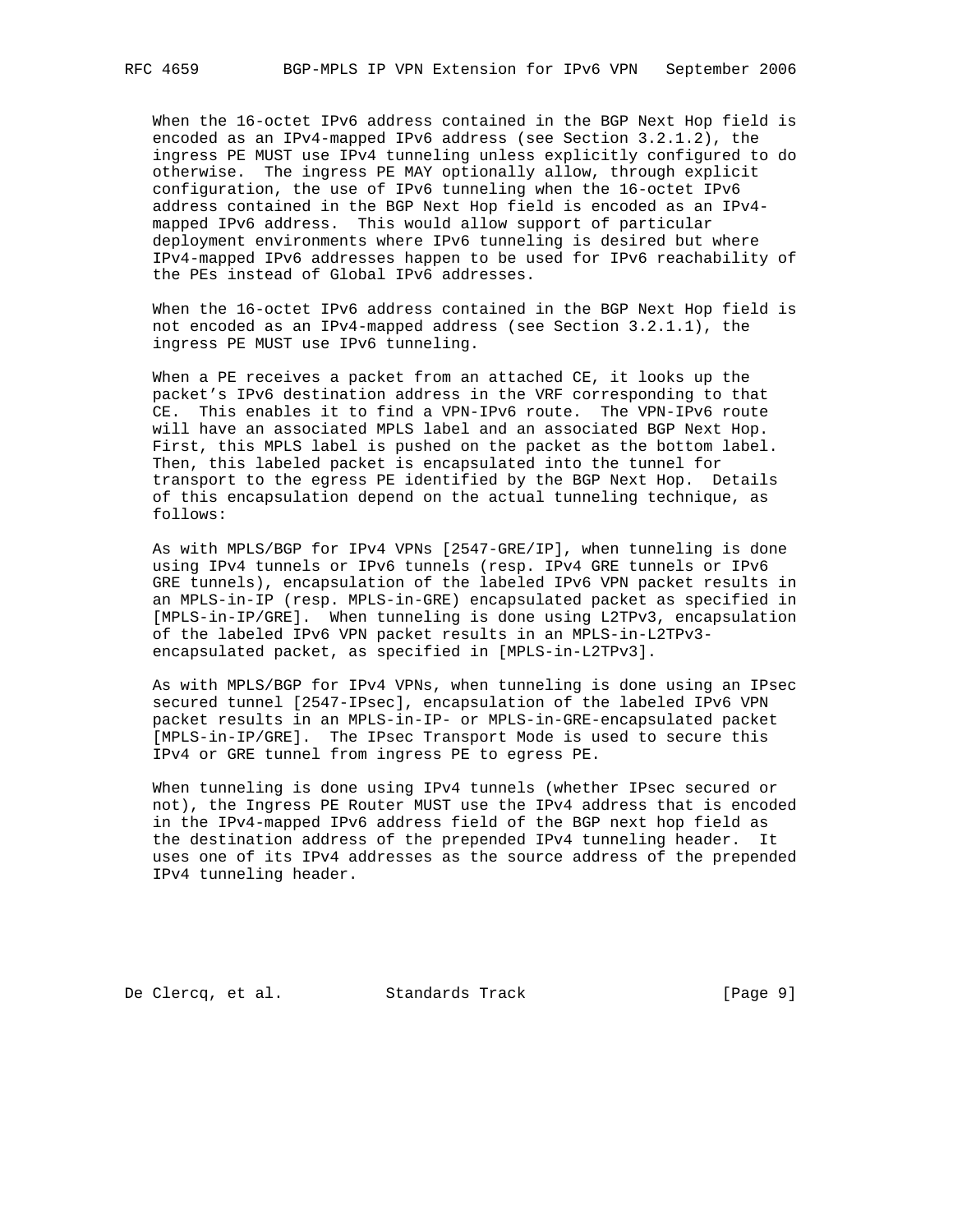When tunneling is done using IPv6 tunnels (whether IPsec secured or not), the Ingress PE Router MUST use the IPv6 address that is contained in the IPv6 address field of the BGP next hop field as the destination address of the prepended IPv6 tunneling header. It uses one of its IPv6 addresses as the source address of the prepended IPv6 tunneling header.

 When tunneling is done using MPLS LSPs, the LSPs can be established using any label distribution technique (LDP [LDP], RSVP-TE [RSVP-TE], etc.).

 When tunneling is done using MPLS LSPs, the ingress PE Router MUST directly push the LSP tunnel label on the label stack of the labeled IPv6 VPN packet (i.e., without prepending any IPv4 or IPv6 header). This pushed label corresponds to the LSP starting on the ingress PE Router and ending on the egress PE Router. The BGP Next Hop field is used to identify the egress PE router and in turn the label to be pushed on the stack. When the IPv6 address in the BGP Next Hop field is an IPv4-mapped IPv6 address, the embedded IPv4 address will determine the tunnel label to push on the label stack. In any other case, the IPv6 address in the BGP Next Hop field will determine the tunnel label to push on the label stack.

 To ensure interoperability among systems that implement this VPN architecture, all such systems MUST support tunneling using MPLS LSPs established by LDP [LDP].

5. Address Types

 Since Link-local unicast addresses are defined for use on a single link only, those may be used on the PE-CE link, but they are not supported for reachability across IPv6 VPN Sites and are never advertised via MultiProtocol-Border Gateway Protocol (MP-BGP) to remote PEs.

 Global unicast addresses are defined as uniquely identifying interfaces anywhere in the IPv6 Internet. Global addresses are expected to be commonly used within and across IPv6 VPN Sites. They are obviously supported by this IPv6 VPN solution for reachability across IPv6 VPN Sites and advertised via MP-BGP to remote PEs and are processed without any specific considerations to their global scope.

De Clercq, et al. Standards Track [Page 10]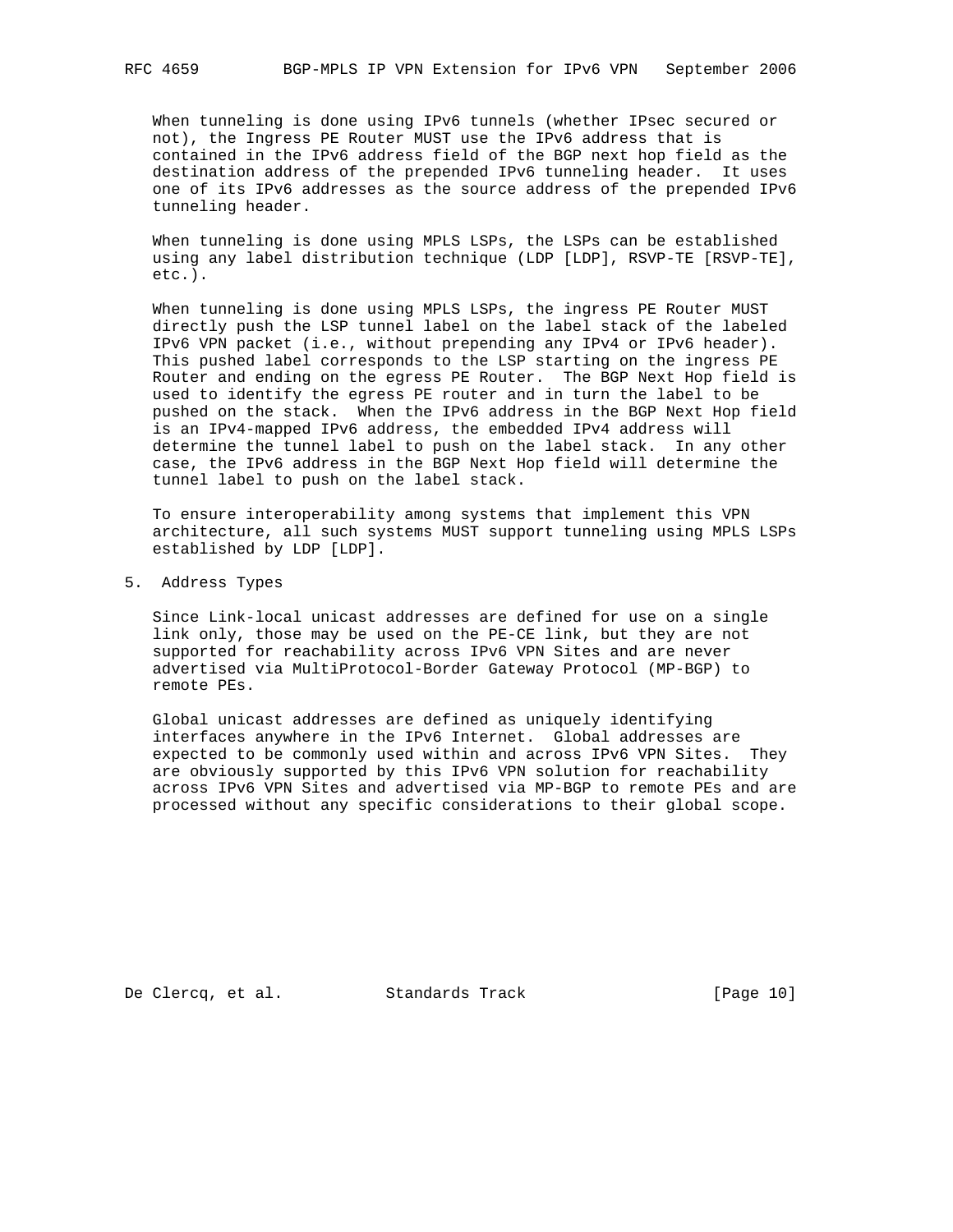Quoting from [UNIQUE-LOCAL]: "This document defines an IPv6 unicast address format that is globally unique and is intended for local communications [IPv6]. These addresses are called Unique Local IPv6 Unicast Addresses and are abbreviated in this document as Local IPv6 addresses. They are not expected to be routable on the global Internet. They are routable inside of a more limited area such as a site. They may also be routed between a limited set of sites."

 [UNIQUE-LOCAL] also says in its Section 4.7: "Local IPv6 addresses can be used for inter-site Virtual Private Networks (VPN) if appropriate routes are set up. Because the addresses are unique these VPNs will work reliably and without the need for translation. They have the additional property that they will continue to work if the individual sites are renumbered or merged."

 In accordance with this, Unique Local IPv6 Unicast Addresses are supported by the IPv6 VPN solution specified in this document for reachability across IPv6 VPN Sites. Hence, reachability to such Unique Local IPv6 Addresses may be advertised via MP-BGP to remote PEs and processed by PEs in the same way as Global Unicast addresses.

 Recommendations and considerations for which of these supported address types should be used in given IPv6 VPN environments are beyond the scope of this document.

6. Multicast

Multicast operations are outside the scope of this document.

7. Carriers' Carriers

 Sometimes, an IPv6 VPN may actually be the network of an IPv6 ISP, with its own peering and routing policies. Sometimes, an IPv6 VPN may be the network of an SP that is offering VPN services in turn to its own customers. IPv6 VPNs like these can also obtain backbone service from another SP, the "Carrier's Carrier", using the Carriers' Carrier method described in Section 9 of [BGP/MPLS-VPN] but applied to IPv6 traffic. All the considerations discussed in [BGP/MPLS-VPN] for IPv4 VPN Carriers' Carrier apply for IPv6 VPN, with the exception that the use of MPLS (including label distribution) between the PE and the CE pertains to IPv6 routes instead of IPv4 routes.

# 8. Multi-AS Backbones

 The same procedures described in Section 10 of [BGP/MPLS-VPN] can be used (and have the same scalability properties) to address the situation where two sites of an IPv6 VPN are connected to different Autonomous Systems. However, some additional points should be noted

De Clercq, et al. Standards Track [Page 11]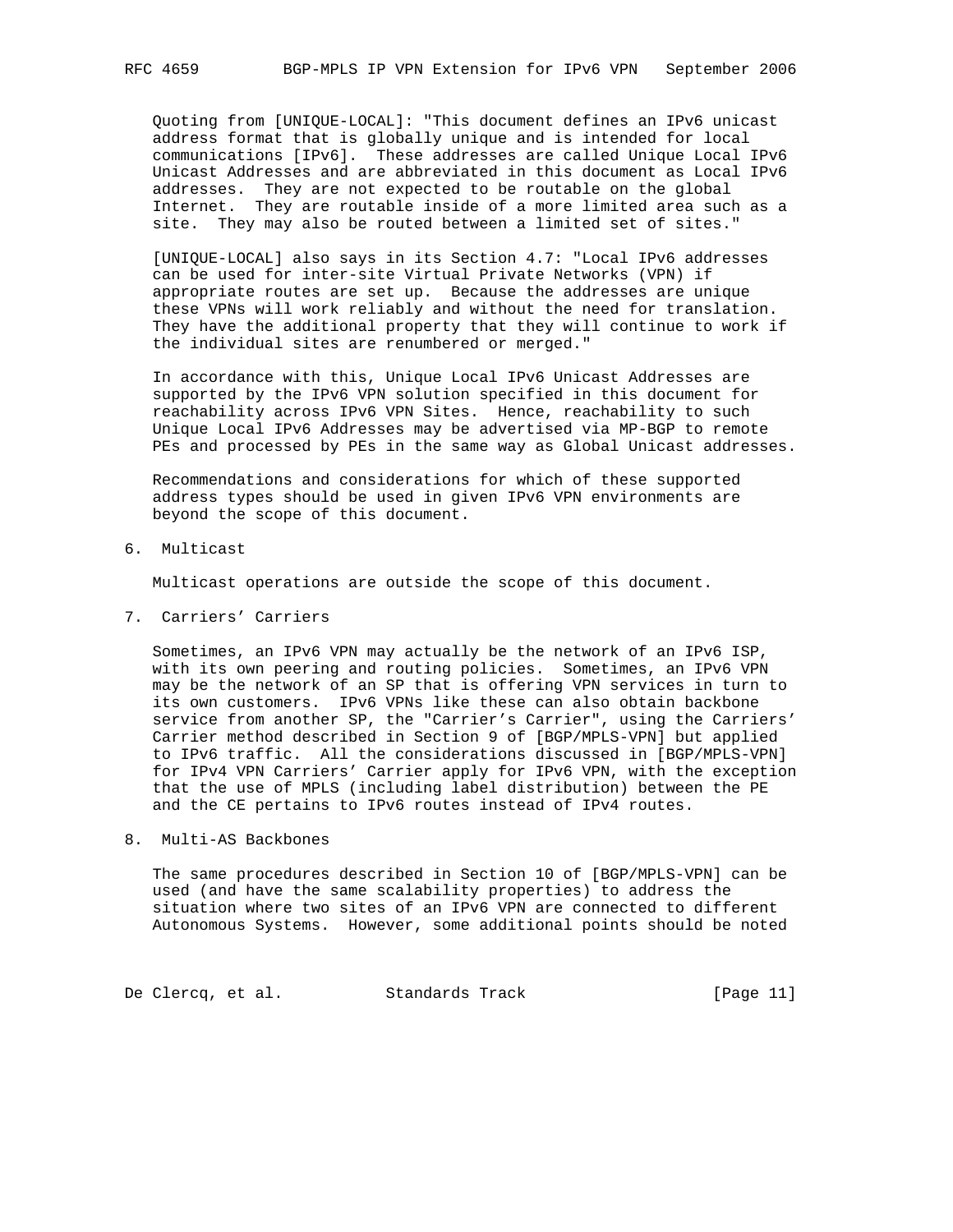when applying these procedures for IPv6 VPNs; these are further described in the remainder of this section.

 Approach (a): VRF-to-VRF connections at the AS (Autonomous System) border routers.

 This approach is the equivalent for IPv6 VPNs to procedure (a) in Section 10 of [BGP/MPLS-VPN]. In the case of IPv6 VPNs, IPv6 needs to be activated on the inter-ASBR VRF-to-VRF (sub)interfaces. In this approach, the ASBRs exchange IPv6 routes (as opposed to VPN-IPv6 routes) and may peer over IPv6 or over IPv4. The exchange of IPv6 routes MUST be carried out as per [BGP-IPv6]. This method does not use inter-AS LSPs.

 Finally, note that with this procedure, since every AS independently implements the intra-AS procedures for IPv6 VPNs described in this document, the participating ASes may all internally use IPv4 tunneling, or IPv6 tunneling; or alternatively, some participating ASes may internally use IPv4 tunneling while others use IPv6 tunneling.

 Approach (b): EBGP redistribution of labeled VPN-IPv6 routes from AS to neighboring AS.

 This approach is the equivalent for IPv6 VPNs to procedure (b) in Section 10 of [BGP/MPLS-VPN]. With this approach, the ASBRs use EBGP to redistribute labeled VPN-IPv4 routes to ASBRs in other ASes.

 In this approach, IPv6 may or may not be activated on the inter-ASBR links since the ASBRs exchanging VPN-IPv6 routes may peer over IPv4 or IPv6 (in which case, IPv6 obviously needs to be activated on the inter-ASBR link). The exchange of labeled VPN-IPv6 routes MUST be carried out as per [BGP-IPv6] and [MPLS-BGP]. When the VPN-IPv6 traffic is to be transported using IPv6 tunneling, the BGP Next Hop Field SHALL contain an IPv6 address. When the VPN-IPv6 traffic is to be transported using IPv4 tunneling, the BGP Next Hop Field SHALL contain an IPv4 address encoded as an IPv4-mapped IPv6 address.

 This approach requires that there be inter-AS LSPs. As such, the corresponding (security) considerations described for procedure (b) in Section 10 of [BGP/MPLS-VPN] apply equally to this approach for IPv6.

De Clercq, et al. Standards Track [Page 12]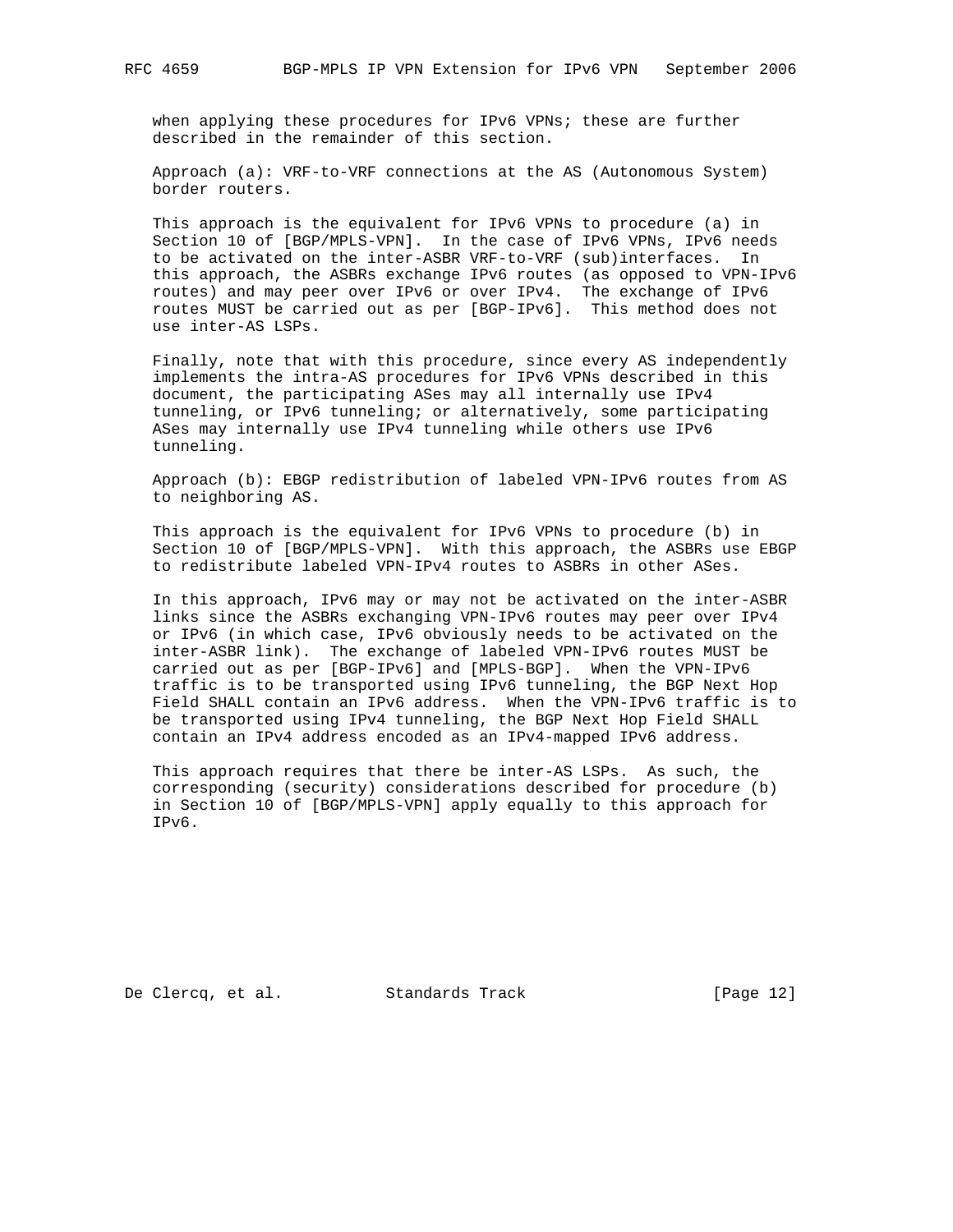Finally, note that with this procedure, as with procedure (a), since every AS independently implements the intra-AS procedures for IPv6 VPNs described in this document, the participating ASes may all internally use IPv4 tunneling or IPv6 tunneling; alternatively, some participating ASes may internally use IPv4 tunneling while others use IPv6 tunneling.

 Approach (c): Multihop EBGP redistribution of labeled VPN-IPv6 routes between source and destination ASes, with EBGP redistribution of labeled IPv4 or IPv6 routes from AS to neighboring AS.

 This approach is equivalent for exchange of VPN-IPv6 routes to procedure (c) in Section 10 of [BGP/MPLS-VPN] for exchange of VPN- IPv4 routes.

 This approach requires that the participating ASes either all use IPv4 tunneling or all use IPv6 tunneling.

 In this approach, VPN-IPv6 routes are neither maintained nor distributed by the ASBR routers. The ASBR routers need not be dual stack. An ASBR needs to maintain labeled IPv4 (or IPv6) routes to the PE routers within its AS. It uses EBGP to distribute these routes to other ASes. ASBRs in any transit ASes will also have to use EBGP to pass along the labeled IPv4 (or IPv6) routes. This results in the creation of an IPv4 (or IPv6) label switch path from ingress PE router to egress PE router. Now, PE routers in different ASes can establish multi-hop EBGP connections to each other over IPv4 or IPv6 and can exchange labeled VPN-IPv6 routes over those EBGP connections. Note that the BGP Next Hop field of these distributed VPN-IPv6 routes will contain an IPv6 address when IPv6 tunneling is used or an IPv4-mapped IPv6 address when IPv4 tunneling is used.

 The considerations described for procedure (c) in Section 10 of [BGP/MPLS-VPN] with respect to possible use of route-reflectors, with respect to possible use of a third label, and with respect to LSPs spanning multiple ASes apply equally to this IPv6 VPN approach.

9. Accessing the Internet from a VPN

 The methods proposed by [BGP/MPLS-VPN] to access the global IPv4 Internet from an IPv4 VPN can be used in the context of IPv6 VPNs and the global IPv6 Internet. Note, however, that if the IPv6 packets from IPv6 VPN sites and destined for the global IPv6 Internet need to traverse the SP backbone, and that if this is an IPv4 only backbone, these packets must be tunneled through that IPv4 backbone.

 Clearly, as is the case outside the VPN context, access to the IPv6 Internet from an IPv6 VPN requires the use of global IPv6 addresses.

De Clercq, et al. Standards Track [Page 13]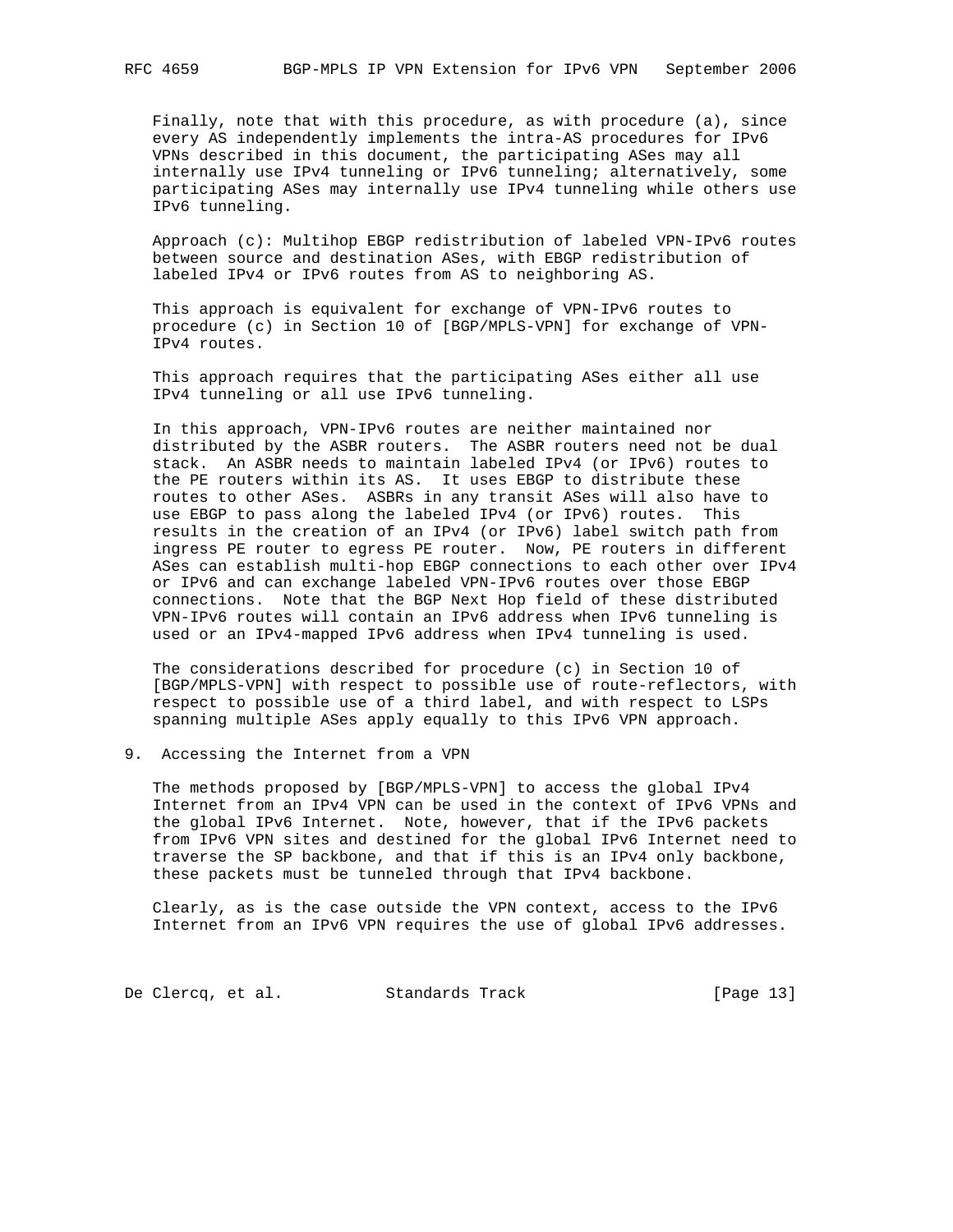In particular, Unique Local IPv6 addresses cannot be used for IPv6 Internet access.

10. Management VPN

 The management considerations discussed in Section 12 of [BGP/MPLS-VPN] apply to the management of IPv6 VPNs.

 Where the Service Provider manages the CE of the IPv6 VPN site, the Service Provider may elect to use IPv4 for communication between the management tool and the CE for such management purposes. In that case, regardless of whether a customer IPv4 site is actually connected to the CE (in addition to the IPv6 site), the CE is effectively part of an IPv4 VPN in addition to belonging to an IPv6 VPN (i.e., the CE is attached to a VRF that supports IPv4 in addition to IPv6). Considerations presented in [BGP/MPLS-VPN], on how to ensure that the management tool can communicate with such managed CEs from multiple VPNs without allowing undesired reachability across CEs of different VPNs, are applicable to the IPv4 reachability of the VRF to which the CE attaches.

 Where the Service Provider manages the CE of the IPv6 VPN site, the Service Provider may elect to use IPv6 for communication between the management tool and the CE for such management purposes. Considerations presented in [BGP/MPLS-VPN], on how to ensure that the management tool can communicate with such managed CEs from multiple VPNs without allowing undesired reachability across CEs of different VPNs, are then applicable to the IPv6 reachability of the VRF to which the CE attaches.

11. Security Considerations

 The extensions defined in this document allow MP-BGP to propagate reachability information about IPv6 VPN routes.

 Security considerations for the transport of IPv6 reachability information using BGP are discussed in RFC2545, Section 5, and are equally applicable for the extensions described in this document.

 The extensions described in this document for offering IPv6 VPNs use the exact same approach as the approach described in [BGP/MPLS-VPN]. As such, the same security considerations apply with regards to Data Plane security, Control Plane security, and PE and P device security as described in [BGP/MPLS-VPN], Section 13.

De Clercq, et al. Standards Track [Page 14]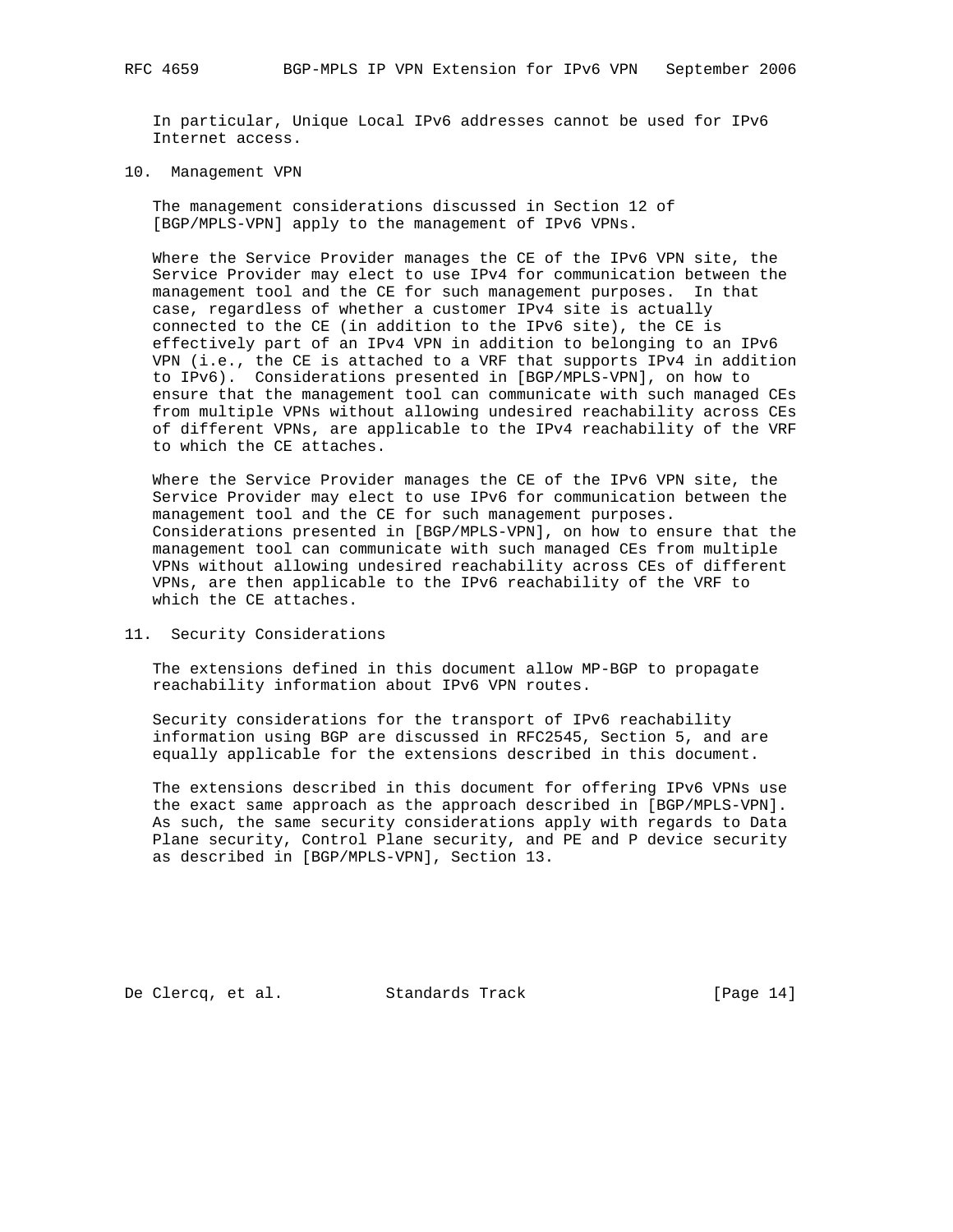#### 12. Quality of Service

 Since all the QoS mechanisms discussed for IPv4 VPNs in Section 14 of [BGP/MPLS-VPN] operate in the same way for IPv4 and IPv6 (Diffserv, Intserv, MPLS Traffic Engineering), the QoS considerations discussed in [BGP/MPLS-VPN] are equally applicable to IPv6 VPNs (and this holds whether IPv4 tunneling or IPv6 tunneling is used in the backbone.)

### 13. Scalability

 Each of the scalability considerations summarized for IPv4 VPNs in Section 15 of [BGP/MPLS-VPN] is equally applicable to IPv6 VPNs.

## 14. IANA Considerations

 This document specifies (see Section 3.2) the use of the BGP AFI (Address Family Identifier) value 2, along with the BGP SAFI (Subsequent Address Family Identifier) value 128, to represent the address family "VPN-IPv6 Labeled Addresses", which is defined in this document.

 The use of AFI value 2 for IPv6 is as currently specified in the IANA registry "Address Family Identifier", so IANA need not take any action with respect to it.

 The use of SAFI value 128 for "MPLS-labeled VPN address" is as currently specified in the IANA registry "Subsequence Address Family Identifier", so IANA need not take any action with respect to it.

#### 15. Acknowledgements

 We would like to thank Gerard Gastaud and Eric Levy-Abegnoli, who contributed to this document.

In Memoriam

 The authors would like to acknowledge the valuable contribution to this document from Tri T. Nguyen, who passed away in April 2002 after a sudden illness.

De Clercq, et al. Standards Track [Page 15]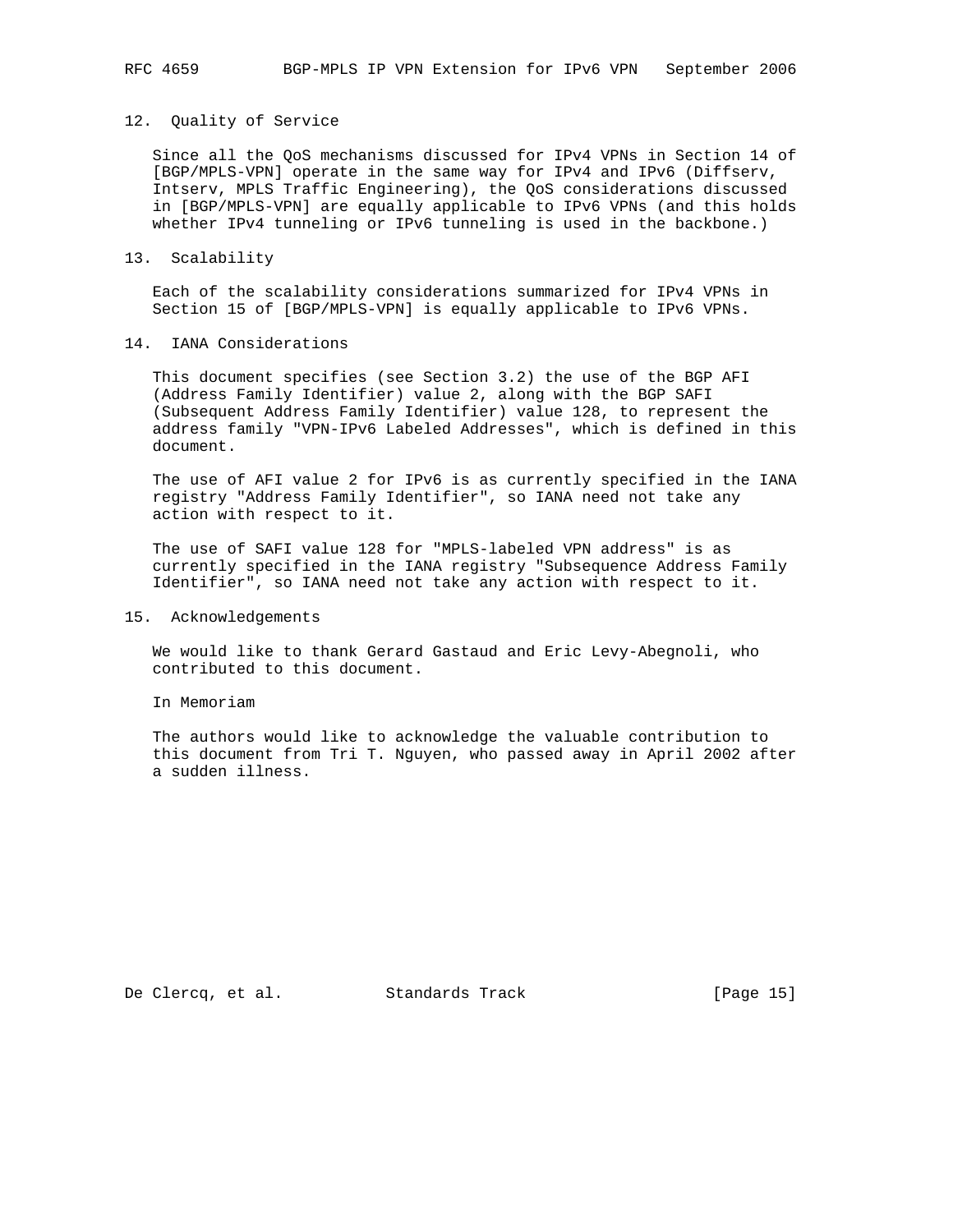- 16. References
- 16.1. Normative References
	- [BGP/MPLS-VPN] Rosen, E. and Y. Rekhter, "BGP/MPLS IP Virtual Private Networks (VPNs)", RFC 4364, February 2006.
	- [BGP-EXTCOM] Sangli, S., Tappan, D., and Y. Rekhter, "BGP Extended Communities Attribute", RFC 4360, February 2006.
	- [BGP-MP] Bates, T., Rekhter, Y., Chandra, R., and D. Katz, "Multiprotocol Extensions for BGP-4", RFC 2858, June 2000.
	- [IPv6] Deering, S. and R. Hinden, "Internet Protocol, Version 6 (IPv6) Specification", RFC 2460, December 1998.
	- [MPLS-BGP] Rekhter, Y. and E. Rosen, "Carrying Label Information in BGP-4", RFC 3107, May 2001.
	- [BGP-CAP] Chandra, R. and J. Scudder, "Capabilities Advertisement with BGP-4", RFC 3392, November 2002.
	- [LDP] Andersson, L., Doolan, P., Feldman, N., Fredette, A., and B. Thomas, "LDP Specification", RFC 3036, January 2001.
	- [BGP-IPv6] Marques, P. and F. Dupont, "Use of BGP-4 Multiprotocol Extensions for IPv6 Inter-Domain Routing", RFC 2545, March 1999.
- 16.2. Informative References
	- [V6ADDR] Hinden, R. and S. Deering, "IP Version 6 Addressing Architecture", RFC 4291, February 2006.
	- [UNIQUE-LOCAL] Hinden, R. and B. Haberman, "Unique Local IPv6 Unicast Addresses", RFC 4193, October 2005.
	- [2547-GRE/IP] Rekhter and Rosen, "Use of PE-PE GRE or IP in RFC2547 VPNs", Work in Progress.
	- [2547-IPsec] Rosen, De Clercq, Paridaens, T'Joens, Sargor, "Use of PE-PE IPsec in RFC2547 VPNs", Work in Progress, August 2005.

De Clercq, et al. Standards Track [Page 16]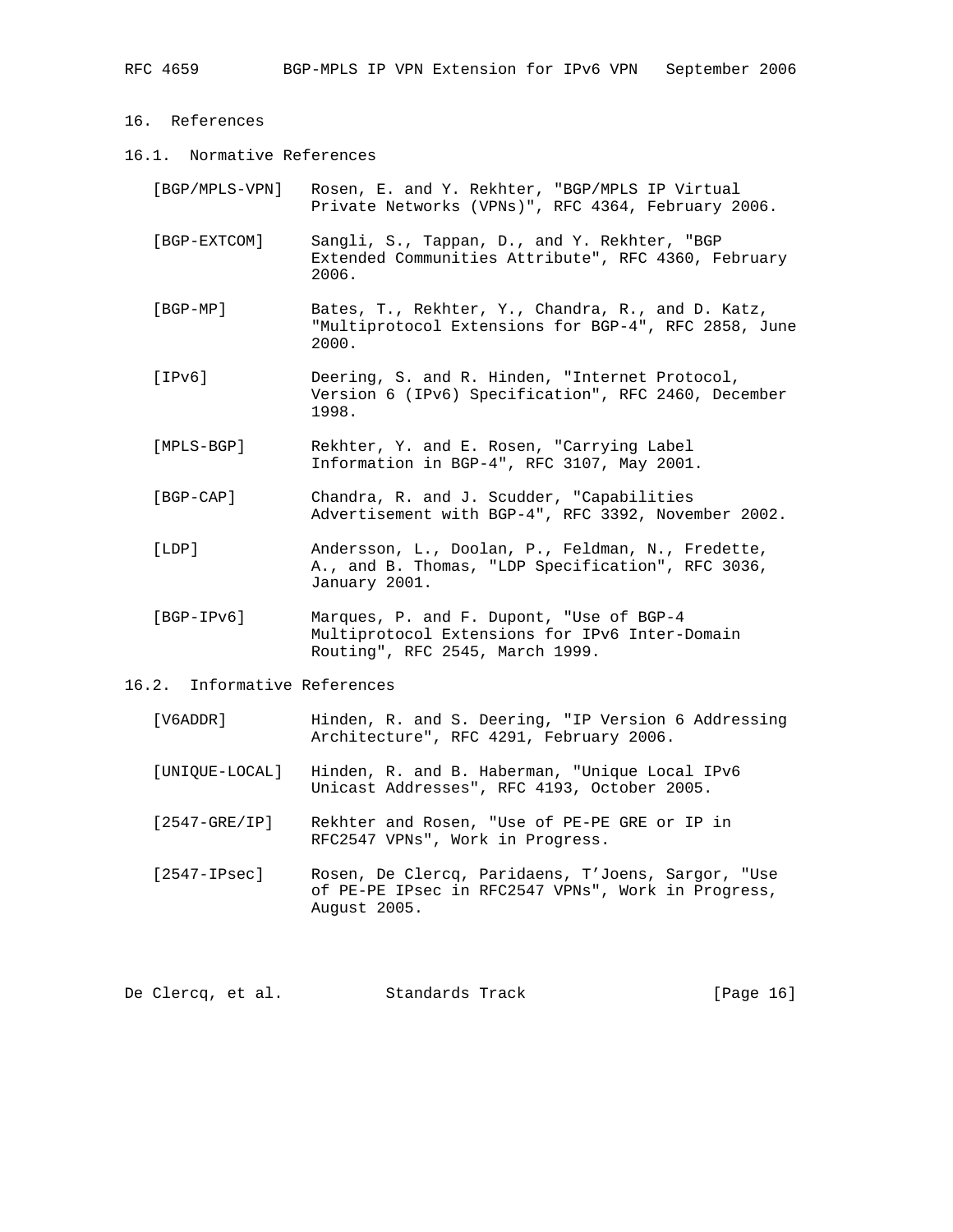RFC 4659 BGP-MPLS IP VPN Extension for IPv6 VPN September 2006 [RSVP-TE] Awduche, D., Berger, L., Gan, D., Li, T., Srinivasan, V., and G. Swallow, "RSVP-TE: Extensions to RSVP for LSP Tunnels", RFC 3209, December 2001. [MPLS-in-IP/GRE] Worster, T., Rekhter, Y., and E. Rosen, "Encapsulating MPLS in IP or Generic Routing Encapsulation (GRE)", RFC 4023, March 2005. [MPLS-in-L2TPv3] Townsley, M., et al., "Encapsulation of MPLS over Layer-2 Tunneling Protocol Version 3", Work in Progress, February 2006. [BGP] Rekhter, Y., Li, T., and S. Hares, "A Border Gateway Protocol 4 (BGP-4)", RFC 4271, January 2006. Authors' Addresses Jeremy De Clercq Alcatel Copernicuslaan 50, 2018 Antwerpen, Belgium EMail: jeremy.de\_clercq@alcatel.be Dirk Ooms OneSparrow Belegstraat 13, 2018 Antwerpen, Belgium EMail: dirk@onesparrow.com Marco Carugi Nortel Networks S.A. Parc d'activites de Magny-Les Jeunes Bois CHATEAUFORT 78928 YVELINES Cedex 9 - France EMail: marco.carugi@nortel.com Francois Le Faucheur Cisco Systems, Inc. Village d'Entreprise Green Side - Batiment T3 400, Avenue de Roumanille 06410 Biot-Sophia Antipolis France EMail: flefauch@cisco.com De Clercq, et al. Standards Track [Page 17]